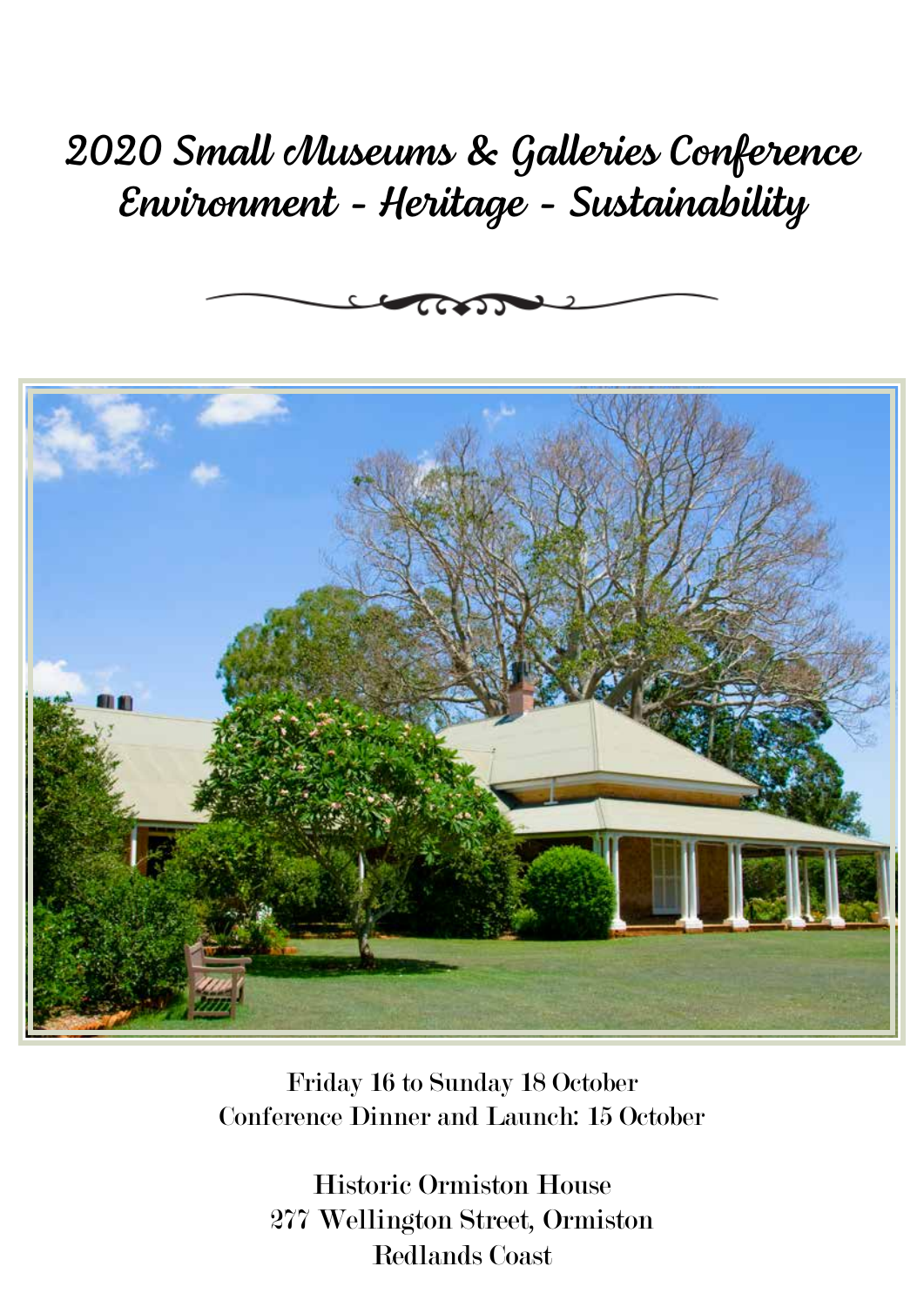#### *Welcome to Historic Ormiston House on Quandamooka Country*

Historic Ormiston House is delighted to be the host venue for the 2020 Small Museums & Galleries Conference! As we face the challenges of COVID-19, the innovation and sustainability of our museums and galleries is more important than ever before. Historic Ormiston House and its equally historic grounds could not provide a more beautiful setting for the 2020 Conference. As the birthplace of Australia's commercial sugar industry, this property brings a unique history and one that must acknowledge all those involved in this history, including Aboriginal and Australian South Sea Islander communities.



Birthplace of Australia's Commercial Sugar Industry

This property's history can be traced from its days as Australia's first property on which sugar was commercially grown, milled and produced, to its current role as an heritage community gem, visited by everyone from schools to retirement groups, locals and visitors from further afield, and those tracing their own family histories. The volunteers who lovingly restore and maintain this property can't wait to welcome you and show you the beauty and joy of this heritage site and Redlands Coast!

come



The conference logo has been designed to incorporate the importance of both built and natural heritage for Historic Ormiston House and Redlands Coast. The beautiful water view in the logo was captured from the grounds of Ormiston House. In the distance you can see Stradbroke and Peel Islands - both locations of significance for Redlands Indigenous and settler heritage. In using this image, we acknowledge the importance of the seas and land for the Quandamooka people and Redlands Coast community, and the ways heritage can be found in our environment. In the foreground of the logo you will see the silhouette of a stone monument - this silhouette was sketched from a photograph of the memorial Cairn on the Ormiston House grounds, which was installed in 1935 and still stands today as a means to remember all those involved in the development of Australia's sugar industry. This silhouette is

filled with photographic detail of the stone used to construct the Cairn. This stone was sourced from Gordonvale, Bundaberg, Herbert River and Giru - four important Queensland sugar-growing regions. The sections of stone in the Cairn are unworked stone, partially dressed stone and machine-dressed capping stone - each representing developments in Australian sugar-growing history. In using the stone to complete the silhouette, we acknowledge both the known and lesser known histories of Australian sugar production, its difficulties and successes, and remember all those involved in Australia's sugar industry.

#### $\sim$ ⊇

The naturally wonderful Redlands Coast is a beautiful location to reconnect and re-energise as we come together to celebrate the 2020 Small Museums & Galleries Conference. We couldn't imagine a better location for this year's conference although we might be a little biased! Don't miss out on exploring our beautiful region, and don't forget to come back and visit us again after the Conference! We have an exciting programme of keynote presentations, papers, Question and Answer sessions and workshops for you to enjoy. Our programme of special events will give you even more opportunities to enjoy the beauty, joy and peacefulness of this location while networking and participating in a wonderful programme of professional development to support our amazing museums and galleries.

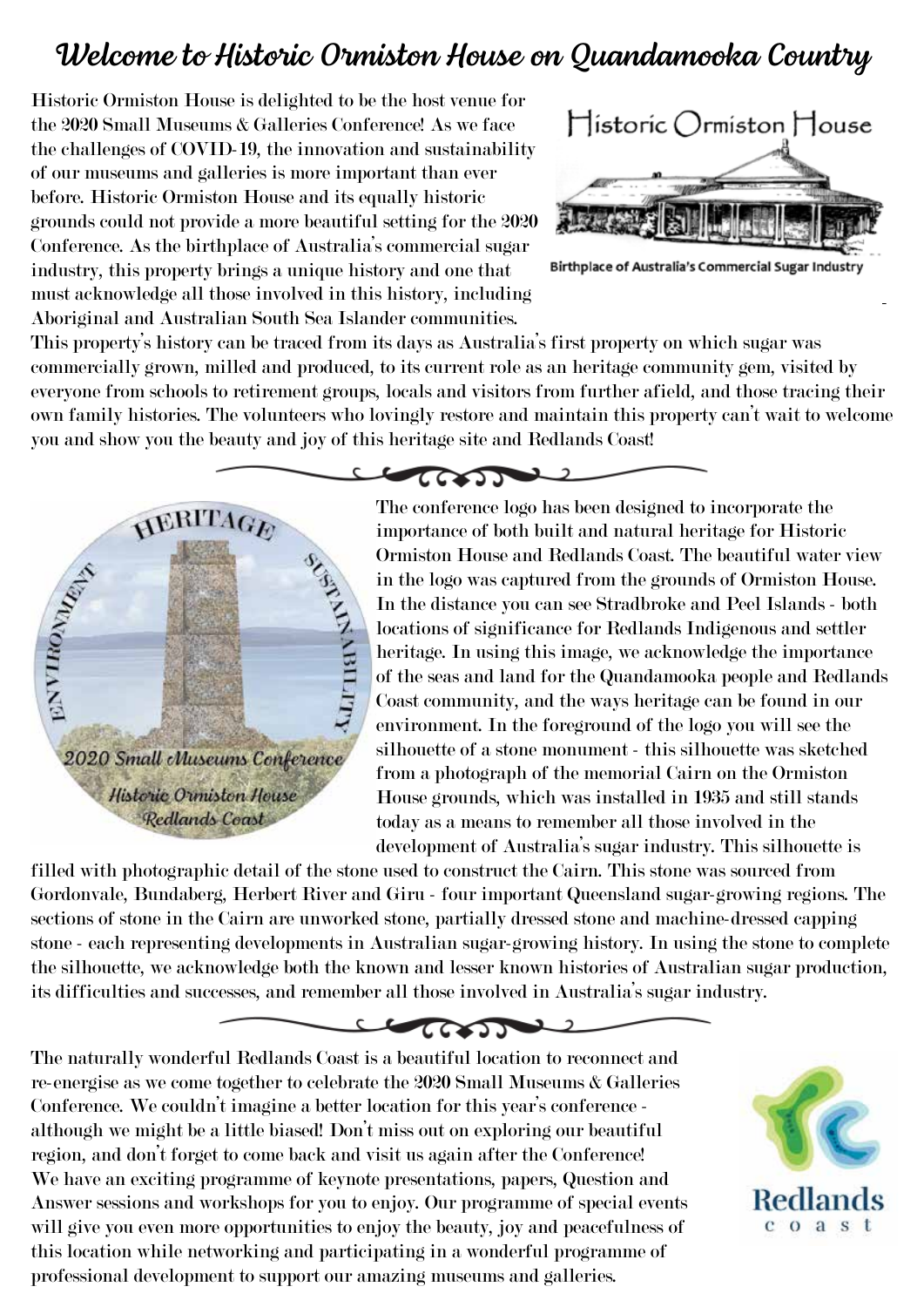# *Conference Dinner & Launch: The Old Courthouse Restaurant Thursday 15 October, 6.15 pm*

The Conference Dinner is being held at Redlands Coast's own beautiful and historic fine-dining restaurant. With original brick walls and sandstone porphyry, you can immerse yourself in the building's beautiful historic architecture and enjoy the gorgeous ambience of this 1853 heritage-listed venue. Ticket details are on the Conference website.



# *Redland Museum Tour Thursday 15 October, 2.00 pm*



Visit Redland Museum to explore its collection of over 14,000 items displayed as a record of Redland Shire's social history from 1842 to the present day. The collection includes many treasures that exemplify the ingenuity of Redland Shire's pioneers and

their descendants from rare objects in the marine, military, school, parlour and music rooms to unique engine, machinery, transport, textile and doll displays. Ticket details are on the Conference website.

## *Historic Ormiston House Garden Tour Saturday 17 October, 2.15 pm*

The history of Ormiston House lies not only in its buildings, but in its beautiful gardens! Historic Ormiston House's amazing horticulturalist Chris Brauns delights in sharing the garden's heritage and secrets with our visitors - and our Conference delegates are no exception! This is a wonderful opportunity to explore the historical and horticultural significance of the extensive grounds while learning how to approach the care and maintenance of such important gardens. Ticket details are on the Conference website.



#### *Historic Ormiston House High Tea Saturday 17 October, 2.15 pm*



We know it's hard to choose, but if a garden tour isn't your style, you can instead choose to come along to the High Tea! While COVID-19 does mean we have a COVID-safe twist to this event (individual plates instead of shared tiered plates), you will still experience an afternoon filled with scrumptious goodies prepared locally by chefs from The Vintage Apron, all enjoyed against the backdrop of the beautiful Ormiston House gardens. Tickets include a complimentary glass of sparkling, and this will be a delightful opportunity to relax before the final day of the Conference! Ticket details are on the Conference website.

# *Local Places of Historic Significance Self-guided tour*

We know how much you were looking forward to the Bus Tour of local historic sites, but we thank you

for your understanding that this event could not proceed due to COVID-19 restrictions at the time of preparing the conference programme. Instead, we have given you the next best thing! In your delegate packs you will find a list of local places of historic significance, courtesy of Jessica Stroja Heritage and Public Relations Consulting. Take your time to enjoy your own self-guided tour of the region, and discover your favourite places to return to time and time again!

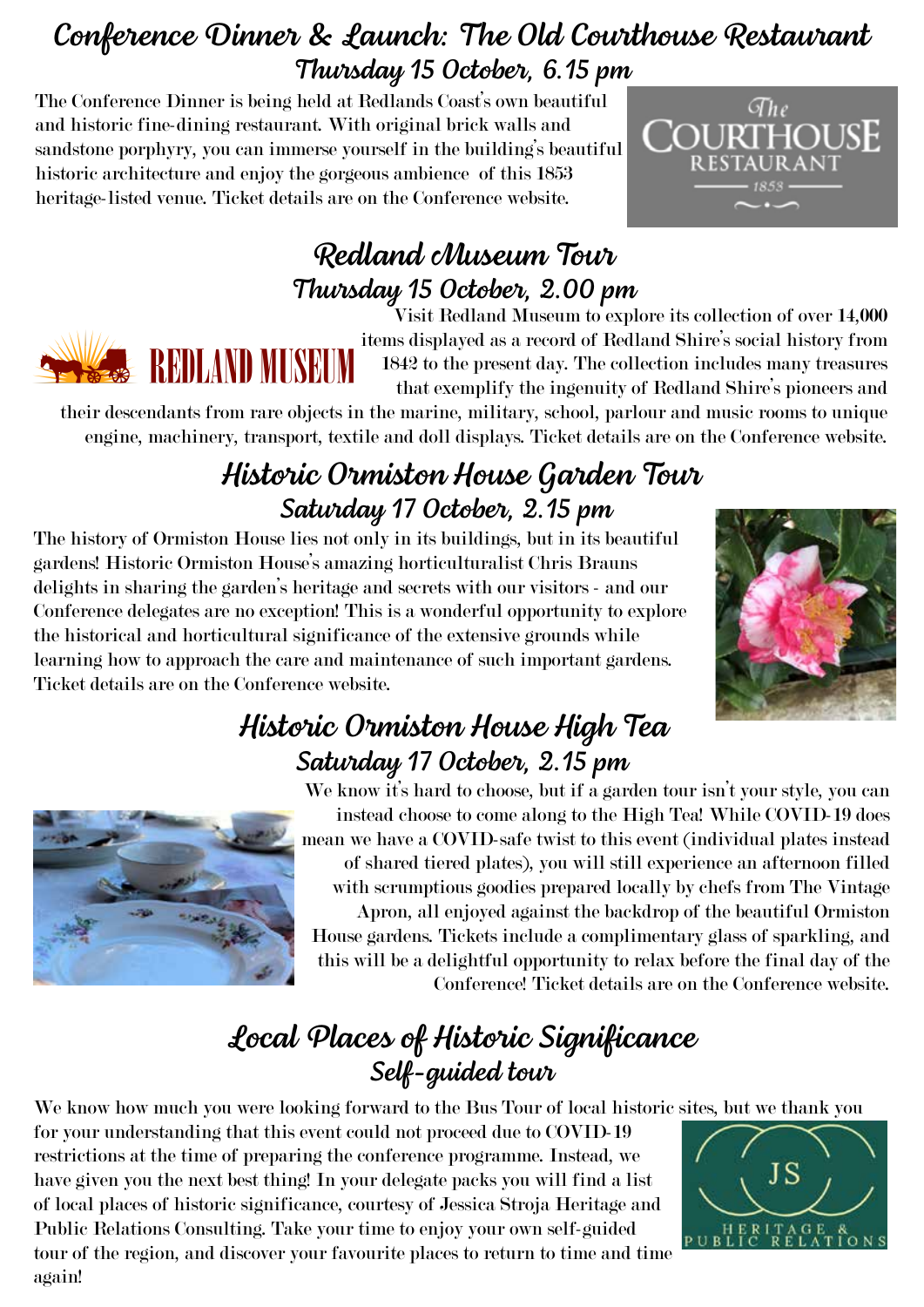#### *Keynote Speakers*

*We are delighted to have three exceptional keynote speakers presenting at the conference. Meet othe three keynote speakers and don't miss their presentations!*

#### *Amanda Pagliarino*

*Coordinator, AICCM Environmental Guidelines Project, Head of Conservation and* 

#### *Registration, Queensland Gallery of Modern Art*

Amanda Pagliarino is QAGOMA Head of Conservation & Registration and leads a team of conservators, registrars, photographers, collection systems managers and specialist technicians engaged in a wide range of conservation, collection management and exhibition work. She studied Art History and Practice at the University of Queensland and Material Conservation at the University of Canberra and has worked in several national and state museums and galleries. In 2019 she was a Guest Researcher at the Getty Conservation Institute, Los Angeles, where she spent time investigating sustainable museum climate. Amanda is the Coordinator of the AICCM Environmental Guidelines Project, a Churchill Fellow and past recipient of the AICCM Conservator of the Year award.



#### *Dr Louise Floyd Associate Professor of Law, James Cook University, and*

#### *Barrister, Supreme Court of Queensland*

Dr. Louise Floyd is an Associate Professor of Law at James Cook University and a Barrister to the Supreme Court of Queensland. She is the lead author of the Cambridge University Press book, Employment, Labour and Industrial Law in Australia. Louise has held numerous International Fellowships, e.g., she was the first Australian to be awarded the MacCormick Fellowship to the University of Edinburgh Law School, Scotland; & she has been International Visiting Fellow at Cornell University in America's Ivy League. Louise's articles have been published in some of the leading law journals in the world, e.g.: The Law Quarterly Review; The International Lawyer; The Hong Kong Law Journal; and The Australian Law Journal. She has lectured and consulted in Asia, e.g., presenting lectures (with honorarium) to the Hong Kong Government Department of Justice (on public sector employment law). Louise has won numerous teaching prizes and held academic leadership positions ranging from Sub Dean of UQ Law School through to JCU Law Director of Research (where she led her Law School to an ERA ranking of "at world standard," which it retained for the entire period she served in the role). Louise's career began when she was Judge's Associate to Hon Justice Margaret McMurdo AC. In her spare time, Louise acts on a pro bono basis as a prosecutor for the RSPCA.



#### *Dr Ruth Kerr OAM*

#### *Historian and Adjunct Professor in History, University of Queensland*

Dr Ruth Kerr OAM, an experienced professional historian who has done extensive research in mining, regional and organizational history and has written several commissioned histories on these subjects, is an Adjunct Professor at The University of Queensland. Her PhD in history was on John Moffat, mining entrepreneur. Ruth is Hon. Secretary of The Royal Historical Society of Queensland, and is a former President of that Society as well as the Professional Historians Association (Queensland) and the Federation of Australian Historical Societies. Ruth had a long public service career in Archives, Parliamentary Library, Crown Law Office and Mines and Energy and Primary Industries Departments.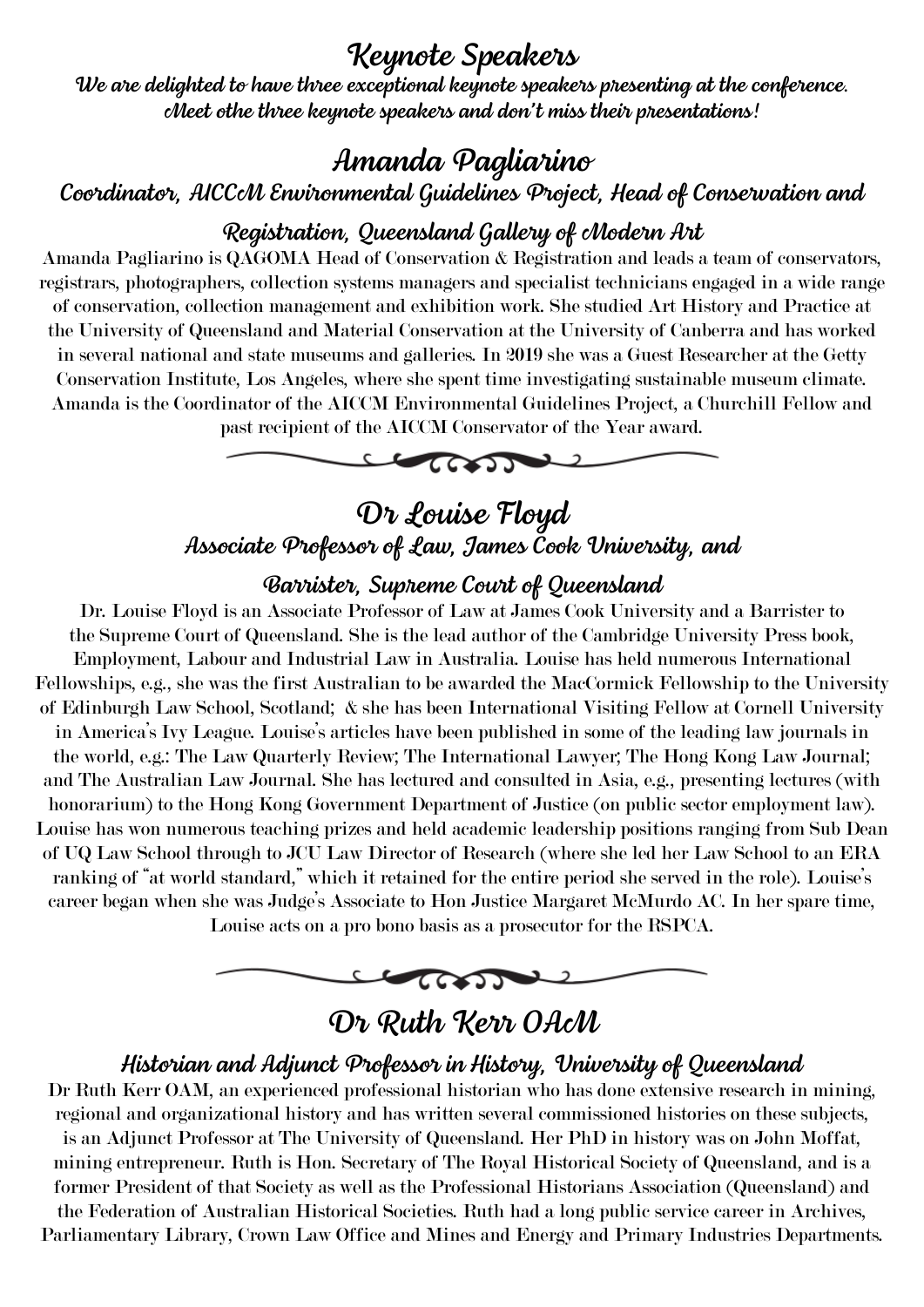| Friday 16 October |                                                                                                                                                                                                                                                                                                                                                                                                 |                                                                                                                                                                            |  |  |
|-------------------|-------------------------------------------------------------------------------------------------------------------------------------------------------------------------------------------------------------------------------------------------------------------------------------------------------------------------------------------------------------------------------------------------|----------------------------------------------------------------------------------------------------------------------------------------------------------------------------|--|--|
| 8.00              | Registration                                                                                                                                                                                                                                                                                                                                                                                    |                                                                                                                                                                            |  |  |
| 8.45              | <b>Acknowledgement of Country</b><br>Cr Adelia Berridge, Councillor for Sheldon, Capalaba & Thornalds, Redland City Council<br>Welcome<br>Duchesne Barry, Honorary Administrator, Historic Ormiston House                                                                                                                                                                                       |                                                                                                                                                                            |  |  |
| 9.00              | <b>COVID Safe Tour of Historic Ormiston House</b>                                                                                                                                                                                                                                                                                                                                               |                                                                                                                                                                            |  |  |
| 10.00             | <b>Morning Tea (Southern Gardens)</b>                                                                                                                                                                                                                                                                                                                                                           |                                                                                                                                                                            |  |  |
| 10.30             | <b>Session 1: Sharing Content Online</b>                                                                                                                                                                                                                                                                                                                                                        | <b>Session 2: Telling Difficult Pasts</b>                                                                                                                                  |  |  |
|                   | <b>Democratising Access: The Organic</b><br>Growth of Q-Album<br>Julanne Neal, Reference Archivist,<br>Queensland State Archives                                                                                                                                                                                                                                                                | <b>Walking Together</b><br>Pekeri Ruska and Elisabeth Gondwe, North<br>Stradbroke Island Museum on Minjerribah                                                             |  |  |
|                   | <b>Podcasting: Share Your Museum's Story</b><br>Kirsten Murray, Supreme Court Library<br>Queensland Community Education<br>Coordinator, Brisbane Living Heritage<br><b>Network Director</b>                                                                                                                                                                                                     | <b>Acknowledging the Silences: Telling Difficult</b><br><b>Stories at Old Government House</b><br>Dr Katie McConnel, Historian and Curator, Old<br><b>Government House</b> |  |  |
|                   | 5 Years' Experience With eHive - What<br>We Have Learned<br>Ross Bower, Redland Museum                                                                                                                                                                                                                                                                                                          | <b>Talking About Historic Houses, Community</b><br>Museums, and Queensland's Past<br>Dr Robert Mason, Senior Lecturer, Griffith<br>University                              |  |  |
| 12.00             | <b>Lunch (Southern Gardens)</b>                                                                                                                                                                                                                                                                                                                                                                 |                                                                                                                                                                            |  |  |
| 1.00              | The Law and Museums - Dusting Off the Cobwebs and Discussing Emerging Legal Issues<br>that May Affect the Museum Sector<br>Dr Louise Floyd, Associate Professor of Law, James Cook University, and Barrister, Supreme<br>Court of Queensland                                                                                                                                                    |                                                                                                                                                                            |  |  |
| 2.00              | <b>Guide Talk on Carmelite Chapel</b>                                                                                                                                                                                                                                                                                                                                                           |                                                                                                                                                                            |  |  |
| 2.45              | Carol Reedman, Senior Guide, Historic Ormiston House<br><b>Afternoon Tea (Southern Gardens)</b>                                                                                                                                                                                                                                                                                                 |                                                                                                                                                                            |  |  |
| 3.15              | <b>Working with Volunteer-Staffed Organisations</b><br>Question & Answer session - bring your questions to ask our expert panel!<br>Jennifer Garcia, Communications & Programming Manager, Newstead House<br>Mara Basanovic, CEO, Volunteering Queensland<br>$\bullet$<br>Russell Dinte, Blacksmith Shop, Redland Museum<br>٠<br>Jeanne Dixon, Head Guide, Historic Ormiston House<br>$\bullet$ |                                                                                                                                                                            |  |  |
| 4.00              | Session 1: Heritage Tourism and Community                                                                                                                                                                                                                                                                                                                                                       | <b>Session 2: Sustainable Galleries</b>                                                                                                                                    |  |  |
|                   | Heritage Tourism: Are We Utilising Heritage<br><b>Tourism to its Full Potential?</b><br>Dr Jessica Stroja, Adjunct Fellow, Griffith<br>University                                                                                                                                                                                                                                               | From a Visitor's Perspective: How to Share<br><b>Ideas and Objects in an Inclusive Manner</b><br>Naomi Evans, Curator, Griffith University Art<br>Gallery                  |  |  |
|                   | Heritage Tourism and Ormiston House: Our<br><b>Approach and Experiences</b><br>Brenda Maynard, Lead Guide, Historic<br>Ormiston House                                                                                                                                                                                                                                                           | Floating Land: Art in the Environment<br><b>Without a Trace</b><br>Michael Brennan, Gallery Director, Noosa<br><b>Regional Gallery</b>                                     |  |  |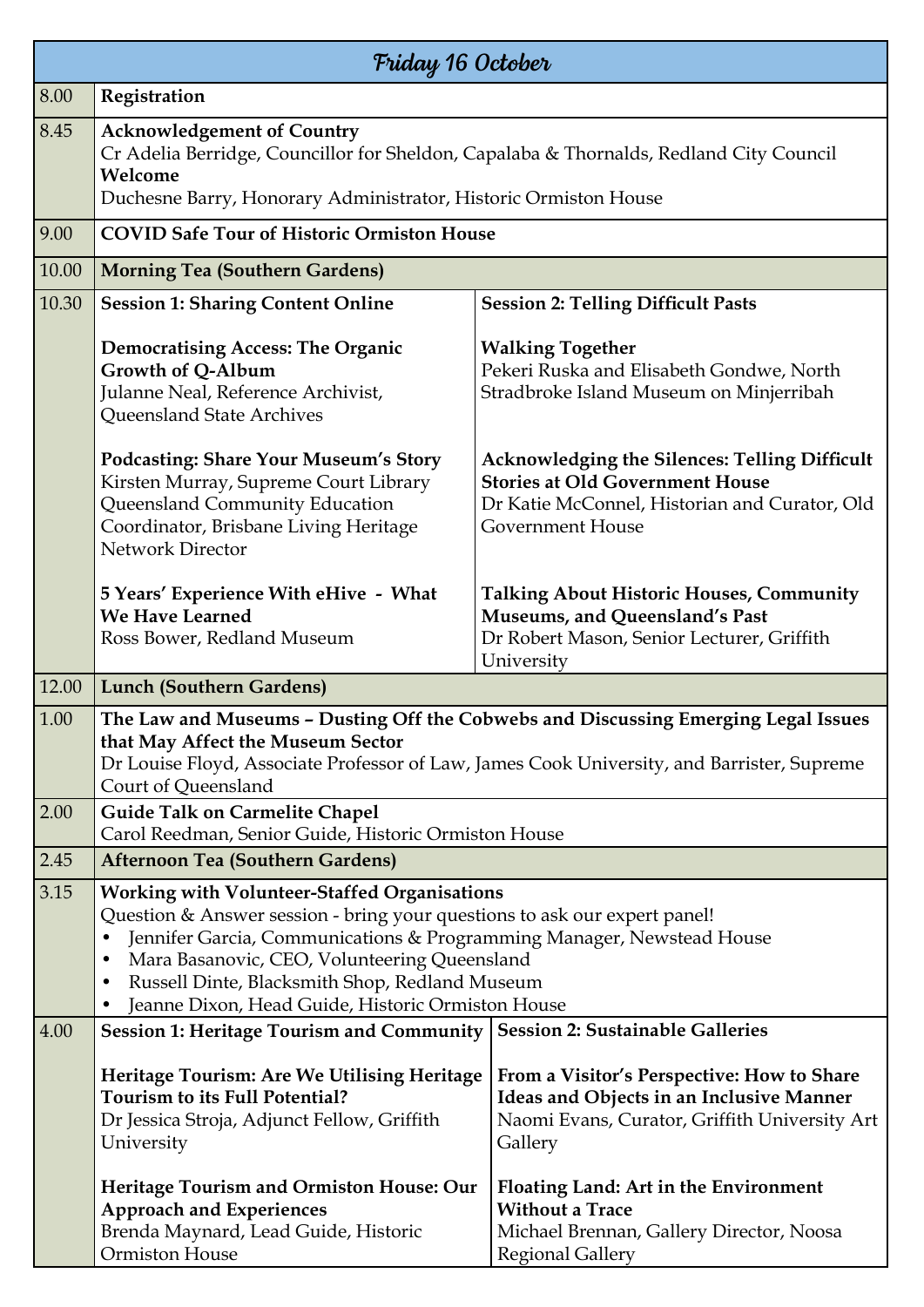| Saturday 17 October |                                                                                                                                                                                                                                                                                                                                                                                                                                                                                                                            |                                                                                                                                                                                    |  |
|---------------------|----------------------------------------------------------------------------------------------------------------------------------------------------------------------------------------------------------------------------------------------------------------------------------------------------------------------------------------------------------------------------------------------------------------------------------------------------------------------------------------------------------------------------|------------------------------------------------------------------------------------------------------------------------------------------------------------------------------------|--|
| 8.00                | Registration                                                                                                                                                                                                                                                                                                                                                                                                                                                                                                               |                                                                                                                                                                                    |  |
| 9.00                | AT THE INTERSECTION - Sustainability, Climate Change and Collection Care<br>Amanda Pagliarino, Coordinator, AICCM Environmental Guidelines Project, Head of<br>Conservation and Registration, Queensland Gallery of Modern Art                                                                                                                                                                                                                                                                                             |                                                                                                                                                                                    |  |
| 10.00               | <b>Morning Tea (Southern Gardens)</b>                                                                                                                                                                                                                                                                                                                                                                                                                                                                                      |                                                                                                                                                                                    |  |
| 10.30               | <b>Funding for Small Museums &amp; Galleries</b><br>Question & Answer session - bring your questions to ask our expert panel!<br>Leisha Walker, Training and Professional Development Program Officer, Museums &<br>Galleries Queensland<br>Louise Denoon, Public Libraries and Engagement Executive Director, State Library of<br>$\bullet$<br>Queensland<br>Michele Pickering, Coordinator, Brisbane Living Heritage Network<br>$\bullet$<br>Dr Jessica Stroja, Resident Historian, Historic Ormiston House<br>$\bullet$ |                                                                                                                                                                                    |  |
| 11.30               | <b>Session 1: Buildings and Environment</b>                                                                                                                                                                                                                                                                                                                                                                                                                                                                                | <b>Session 2: Preservation and Conservation</b>                                                                                                                                    |  |
|                     | <b>Managing and Working with Heritage</b><br><b>Gardens</b><br>Chris Brauns, horticulturalist and head of<br>garden management, Historic Ormiston<br>House                                                                                                                                                                                                                                                                                                                                                                 | Communities and the Legacy of an<br>Exhibition<br>Dr Geraldine Mate, Principal Curator -<br>History, Industry and Technology, Cultures<br>and Histories Program, Queensland Museum |  |
|                     | <b>Working with Heritage Buildings and the</b><br><b>Need for Sustainability</b><br>Brian Maxwell, Heritage Plaster Restoration<br>Specialist and James Love Churchill Fellow                                                                                                                                                                                                                                                                                                                                              | Looking Ahead: The Changing Face of<br><b>Conservation for a Heritage House</b><br>Robyn Wallace, Secretary, Queensland<br><b>Women's Historical Association</b>                   |  |
| 12.30               | <b>Lunch (Southern Gardens)</b>                                                                                                                                                                                                                                                                                                                                                                                                                                                                                            |                                                                                                                                                                                    |  |
| 1.15                | Mining Heritage: Queensland's Diverse History<br>Dr Ruth Kerr, OAM, Historian and Adjunct Professor in History, University of Queensland                                                                                                                                                                                                                                                                                                                                                                                   |                                                                                                                                                                                    |  |
| 2.15                | Historic Ormiston House High Tea                                                                                                                                                                                                                                                                                                                                                                                                                                                                                           | Historic Ormiston House Garden Tour                                                                                                                                                |  |

| Sunday 18 October |                                                                                                                                                             |                                                |  |  |
|-------------------|-------------------------------------------------------------------------------------------------------------------------------------------------------------|------------------------------------------------|--|--|
| 9.00              | Registration                                                                                                                                                |                                                |  |  |
|                   | <b>Morning Tea (Southern Gardens)</b>                                                                                                                       |                                                |  |  |
| 10.00             | <b>Workshop: Conducting Oral Histories:</b>                                                                                                                 | <b>Workshop: Marketing Your Museum</b>         |  |  |
|                   | <b>Implications and Practicalities for Museums</b>                                                                                                          | Dr Jessica Stroja, Jessica Stroja Heritage and |  |  |
|                   | Dr Robert Mason, Senior Lecturer, Griffith                                                                                                                  | <b>Public Relations Consulting</b>             |  |  |
|                   | University                                                                                                                                                  |                                                |  |  |
| 12.00             | <b>Lunch (Southern Gardens)</b>                                                                                                                             |                                                |  |  |
| 12.30             | Workshop: Forgotten Lives and New Stories: Local and Family History Approaches<br>Betty Walker, Volunteer Librarian, Redland Museum Rotary Heritage Library |                                                |  |  |

*Speakers' biographical details and abstracts for all keynotes, presentations and workshops are available on the conference website: www.ormistonhouse.org.au/conference*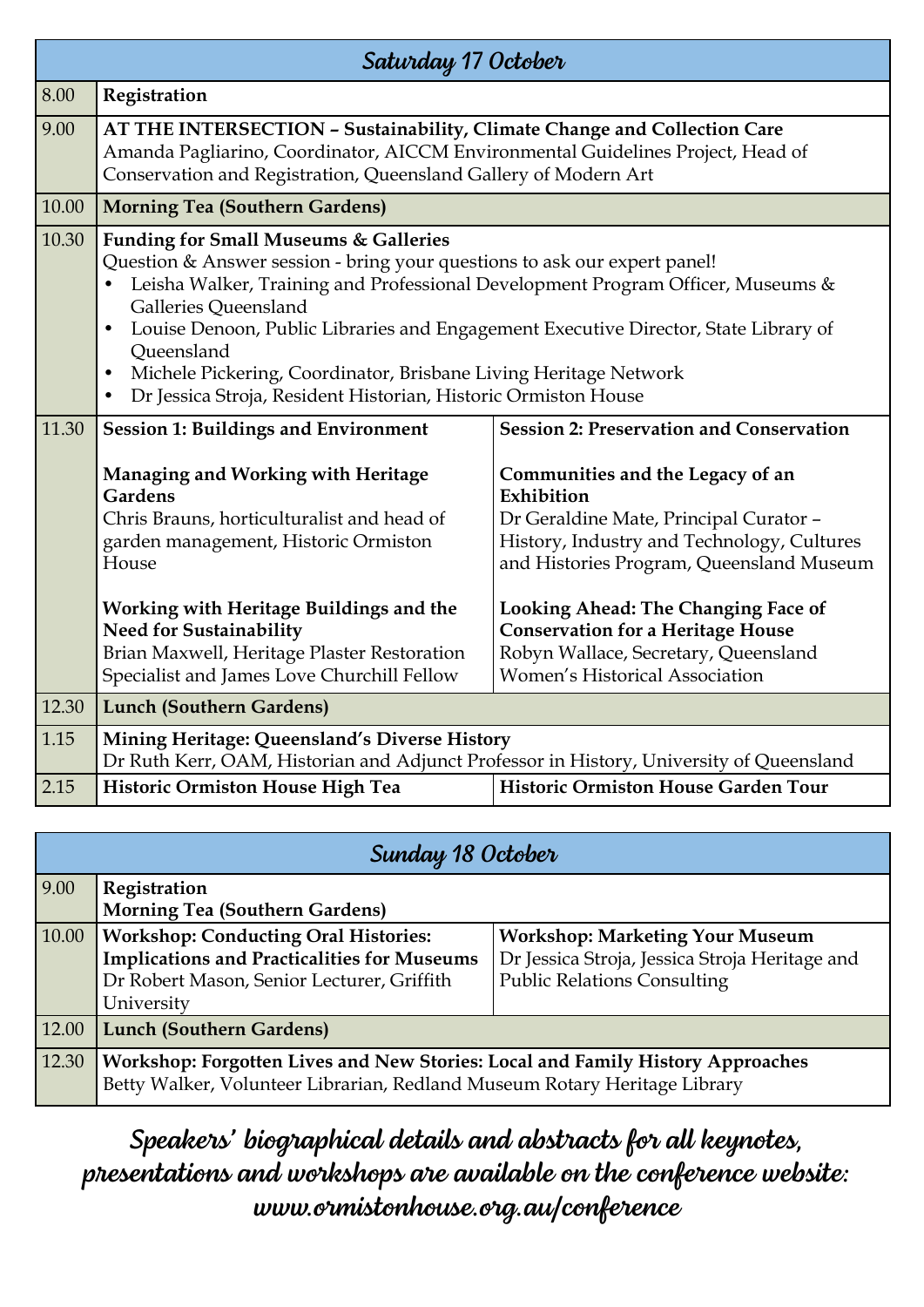# *Thank you*

*This conference would not have been possible without the support of some amazing businesses and organisations. Thank you your sponsorship and support - your Queensland and Redlands Coast spirit helped make this a very memorable and special occasion for Queensland's small museums & galleries!*



Historic Ormiston House and the volunteer team who supported this conference since it was first suggested.

Griffith University Redland City Council Redlands Coast Tourism Brisbane Living Heritage Network Richmond Fellowship Queensland Cleveland Signs

Bayside Print Solutions The Vintage Apron Binary Music The Ormiston Bakery Wellington Point Farm Museums & Galleries Queensland